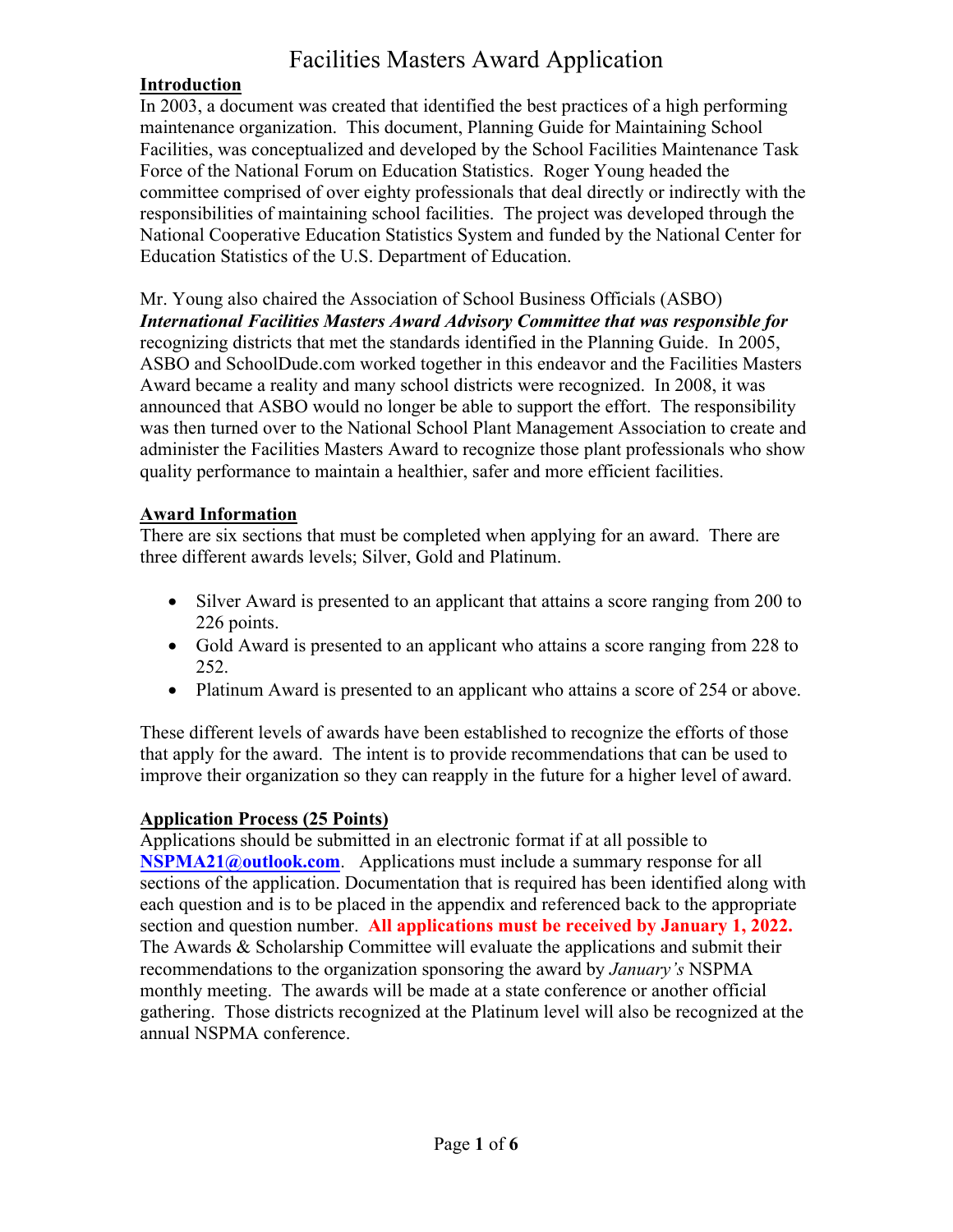## **Section I – Facilities Maintenance Planning (50 Points)**

Maintenance planning is the key element for this section. In many ways planning process is as important as the outcome. The process of formulating a plan establishes a forum through which interested parties have a chance to voice their opinions about the future of the organization. This opportunity and the dialogue that ensues, effectively infuse fresh ideas and new perspectives into school management.

Question 1 – How does the school district demonstrate that facilities planning is a priority?

- Provide a copy of the maintenance plan. Include short and long-term goals and objectives, budgets, timelines and use of measures that indicate attainment of the plan.
- Provide examples and evidence of how facilities maintenance has been identified as a high priority.
- Provide documentation that shows planning for future maintenance activities has taken place. This should be short and long range planning for CIP and operational budget work.

Question 2 – How have stakeholders been identified and recruited to participate in the planning process?

• Provide examples and evidence of how they have been involved.

Question 3 – What is the vision statement for facilities maintenance and how is it aligned with the overall mission of the district?

• Provide an overview of the vision statement for facilities maintenance and the mission statement of the district.

### Question 4 – How is data used for decision making?

• Provide a description along with examples.

## **Section II – Facility Audit (50 Points)**

A facility audit (or inventory) is a comprehensive review of a facility's assets. Facility audits are a standard method for establishing baseline information about the components, policies, and procedures of a new or existing facility. An audit is a way of determining the "status" of the facility at a given time – that is, it provides a snapshot of how the various systems and components are operating. A primary objective of a facility audit is to measure the value of an aging asset relative to the cost of replacing that asset. Thus, facilities audits are a tool for projecting future maintenance costs.

Question 1 – What are the current conditions of the school facilities and related building components?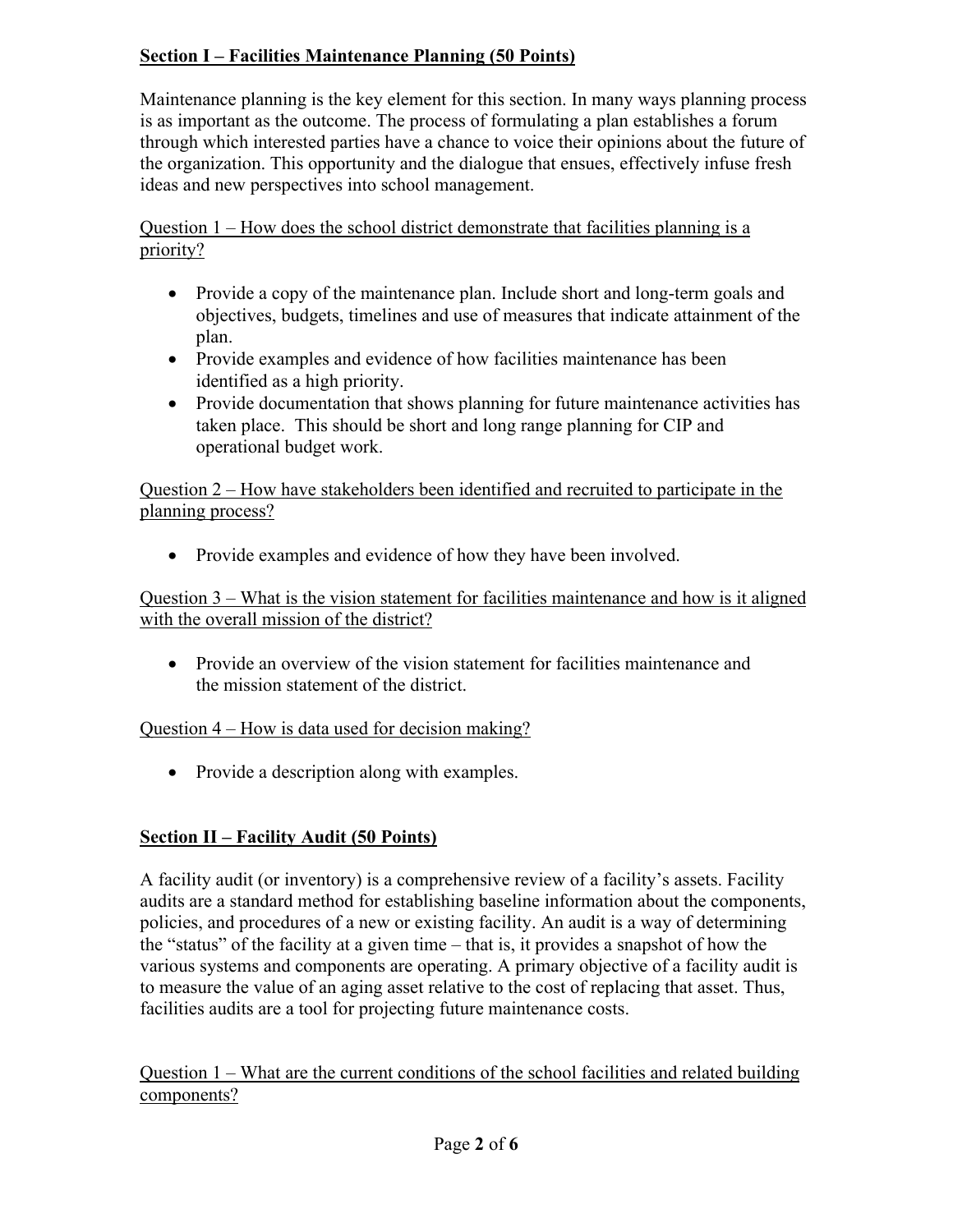• Provide an overview of the exterior envelope, roof, HVAC, plumbing, and electrical systems.

Question 2 – What are the current conditions of the athletic fields, playgrounds, landscaping, parking areas, and courtyards?

• Provide an overview of each.

Question 3 – How is the audit data collected, analyzed and used to make short-term and long-term decisions?

• Describe how data is collected and provide examples of decision making based on the audit data.

### Question 4 – How is audit data used for benchmarking?

• Provide a description along with examples.

### **Section III - Safe Environment (50 Points)**

Facilities maintenance is concerned first and foremost with ensuring safe conditions for facility users, – be they students, teachers, staff, parents, or guests. As important as cleanliness, orderliness, and instructional support may be to facilities planners, occupant safety must always be the top priority. Thus, while it maybe difficult to define what, precisely, constitutes a "safe" environment, it is fair to say that ensuring safe conditions is a major component of effective school facility management.

Question 1 – What is your district doing to manage Indoor Air Quality?

- Describe standard operating procedures for responding to concerns.
- Describe systems/programs like EPA's Tools for Schools and Healthy SEAT and/or locally developed programs used to proactively address and record environmental issues.
- Describe how investigations or monitoring is performed.

### Question 2 – How does your district comply with the AHERA regulations?

- Provide how the original inspection was conducted.
- Describe how you manage the program.

#### Question 3 – How does your district monitor for potable water?

- Are state and local regulations followed?
- Describe the sampling and monitoring plan.
- Have water quality systems and operations deficiencies been addressed?
- Has testing been performed to identify any lead contamination?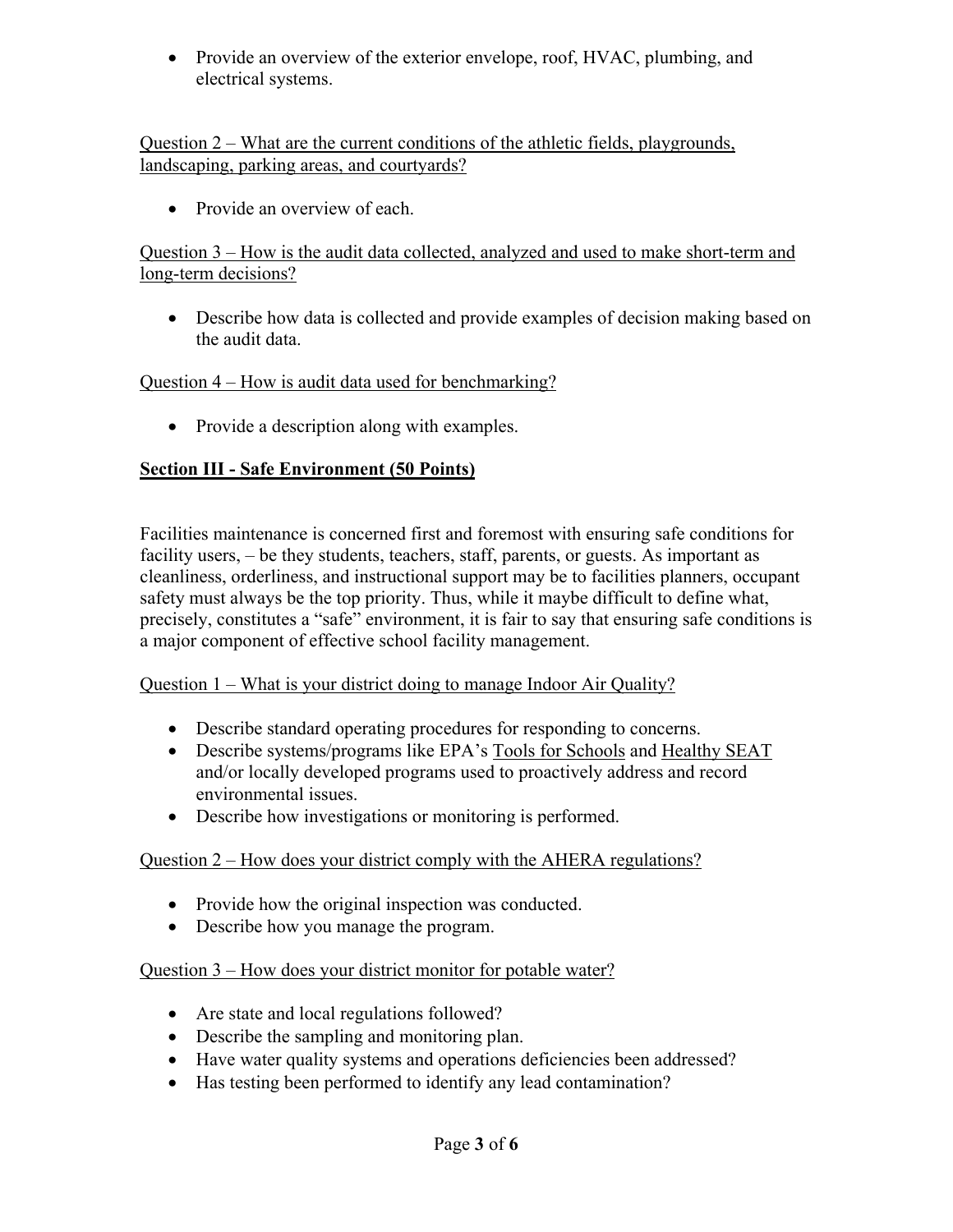Question 4 – Has your district adopted high performance standards or the green schools initiatives? And how is it being implemented?

- Describe long-term sustainable systems that have been implemented.
- Describe any environmental approaches to school design and construction.
- How have existing facilities been evaluated for environmental friendliness?

Question 5 – How does your district manage all wastes?

- Describe how the district complies with all state and local regulations.
- Describe the districts recycling program.
- Describe how the district addresses blood born pathogens

## Question 6 – How does you district secure facilities?

- Describe the locking system that is in place.
- What additional measures have been implemented to increase safety?

### Question 7 – What is the integrated pest management plan for the district and what is the effectiveness of the plan?

• Provide a description along with examples.

## Question 8 – How does your district address crisis management?

- Describe the programs that are in place to respond to different crisis situations.
- Describe the response and protocols instituted to protect the school staff, students and community during a pandemic.

## Question 9 – How does your district address underground/aboveground storage tank requirements?

• Describe the actions taken to test and manage tanks.

## Question 10 – How does your district ensure the safety of playground equipment?

- Describe the procedures that are in place to inspect equipment.
- Describe what has been done in your district to make the play areas safe.

## Question 11 – How does your district respond to environmental issues?

- Describe how the Hazard Communication Standard is implemented.
- Describe how programs are implemented to address asbestos, lead, radon, mercury, PCBs, and other materials.
- Describe how environmental awareness training is provided for employees.
- Describe the procedure to investigate and respond to indoor air quality concerns.
- Describe your compliance with OSHA MSDS/ Global Harmonized System of Classification and Labelling of Chemicals (GHS) SDS.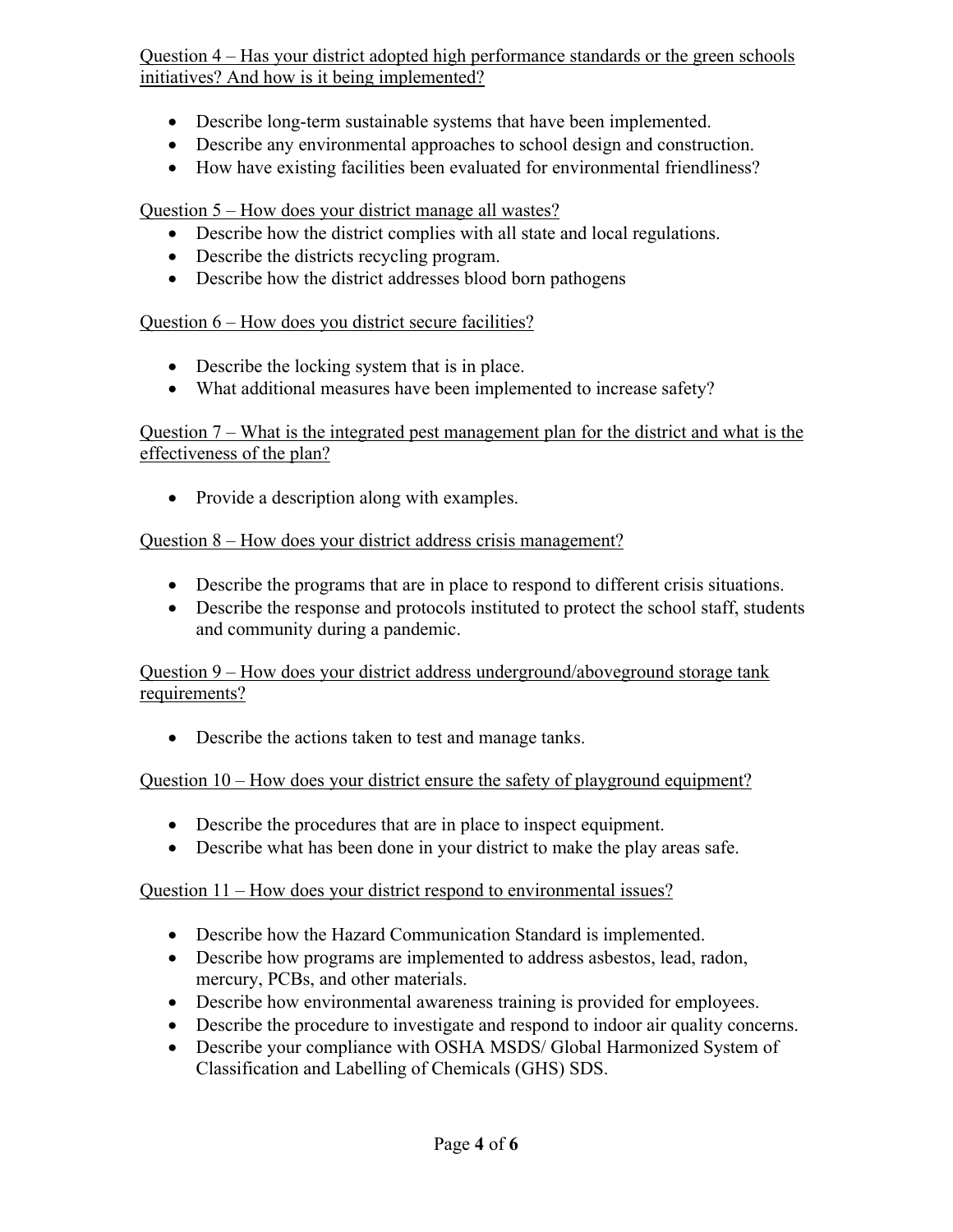### **Section IV – Maintenance and Managing (50 Points)**

A comprehensive facility maintenance program is a school district's foremost tool for protecting its investment in school facilities. Moreover, preventative maintenance is the cornerstone of any effective maintenance initiative.

Question 1 – How does your district demonstrate appropriate maintenance planning?

• Describe routine, emergency, preventative, and predictive maintenance programs that are in operation.

Question 2 – What type of computerized maintenance management system is in place, how does it operate and what is its effectiveness?

• Include a discussion on work order tracking, identifying and scheduling preventative maintenance activities, accessibility to staff members, and feedback mechanism from staff and others.

### Question 3 – How are the custodial and maintenance programs managed?

• Discussion points should include setting expectations, evaluation systems, new staff training programs, new staff training, custodial and maintenance manuals, job descriptions and ongoing professional development.

### Question 4 – How does the district manage energy usage?

- Provide a copy of the board policy if one exists.
- Provide specific responsibilities of the person responsible for energy management.
- Provide measures taken, actions implemented, and outcomes.

Question 5 – How does the district hire and train employees?

- Provide samples of interview documents used in interviews.
- Provide an overview of the process used to advertise, identify who is to be interviewed, and how the final selection is made.
- Provide documentation that demonstrates an effective training program is in place.
- Provide sample job descriptions.

### Question 6 – Does the district have a preventative maintenance program?

• Provide a description of the program that is in place.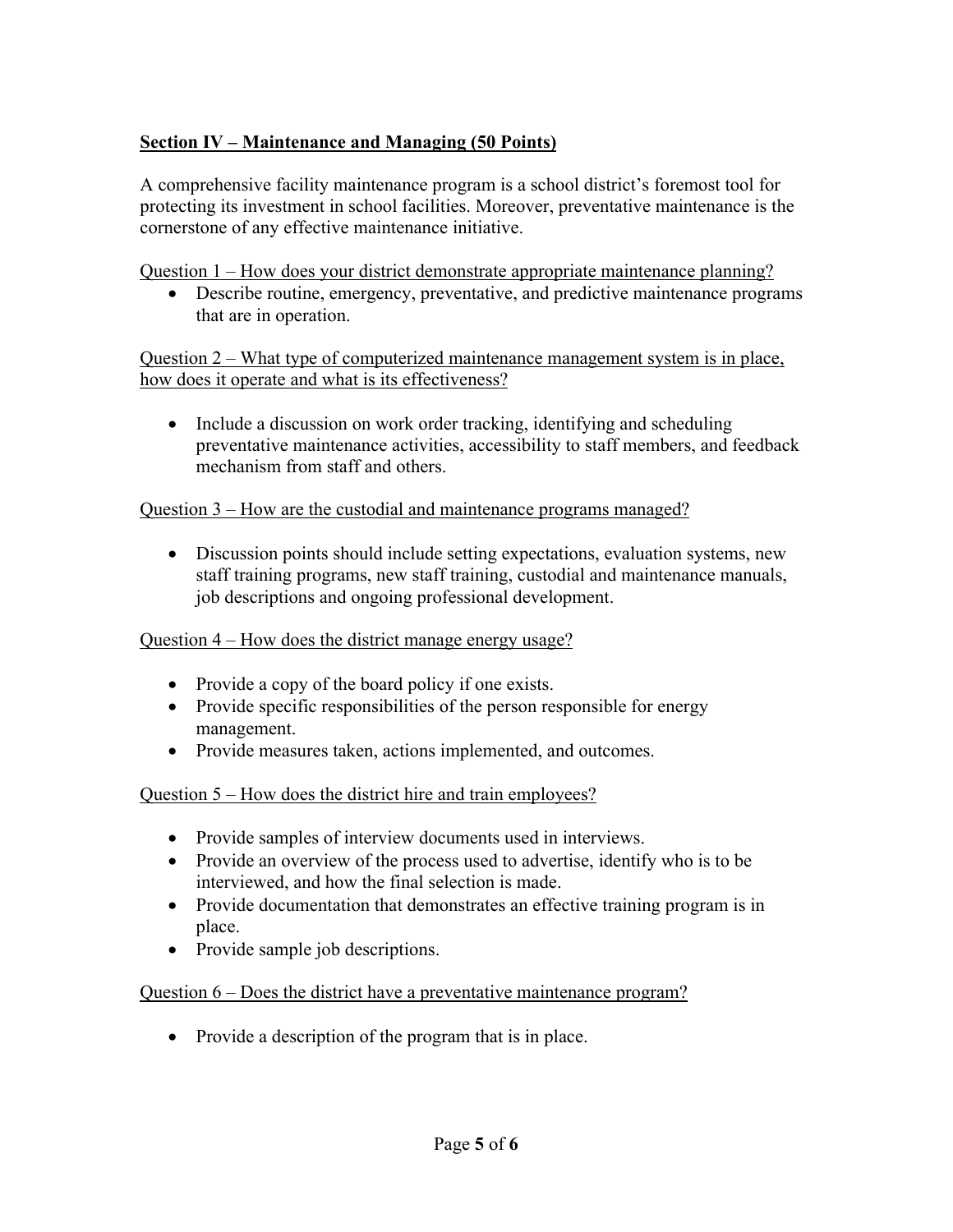### **Section V – Evaluating Facilities Maintenance Efforts (50 Points)**

Program evaluation allows planners to see which initiatives are working, which are not working, and which strategies need to be reconsidered. There is simply no substitute for good data when making evaluation and program decisions.

#### Question 1 – How does your district evaluate employees?

- Describe procedures used to evaluate staff members.
- Provide a copy of the evaluation form.
- Describe how the evaluation is used to improve employees' performance.

#### Question 2 – How does your district evaluate the maintenance program?

• Provide information about physical inspections, work order systems, user feedback/customer surveys, performance audits, regulatory activities, and benchmarking.

#### Question 3 – How does your district budget for maintenance activities?

- Describe the process used to develop the budget.
- Describe the process used to prioritize what is included in the budget.
- Describe how unexpected emergencies are some handled.

### **Section VI – Exemplary Practices (25 Points)**

The purpose of this section is to provide the school district the opportunity to present exemplary practices or highlight special achievements that the school district has accomplished.

- Provide information on how the services are evaluated by customers.
- Describe actions that have been undertaken to improve services.
- Describe new initiatives that have been implemented that have not been identified in the other sections of the application.
- Provide any awards or recognitions that have been received.

Submit Application by **January 1, 2022** with all attachments to:

**Electronic Submissions to [NSPMA21@outlook.com](mailto:NSPMA21@outlook.com) NSPMA School Facilities Masters Awards** *C/o Allen J. Nordt – Awards Committee Chairperson*